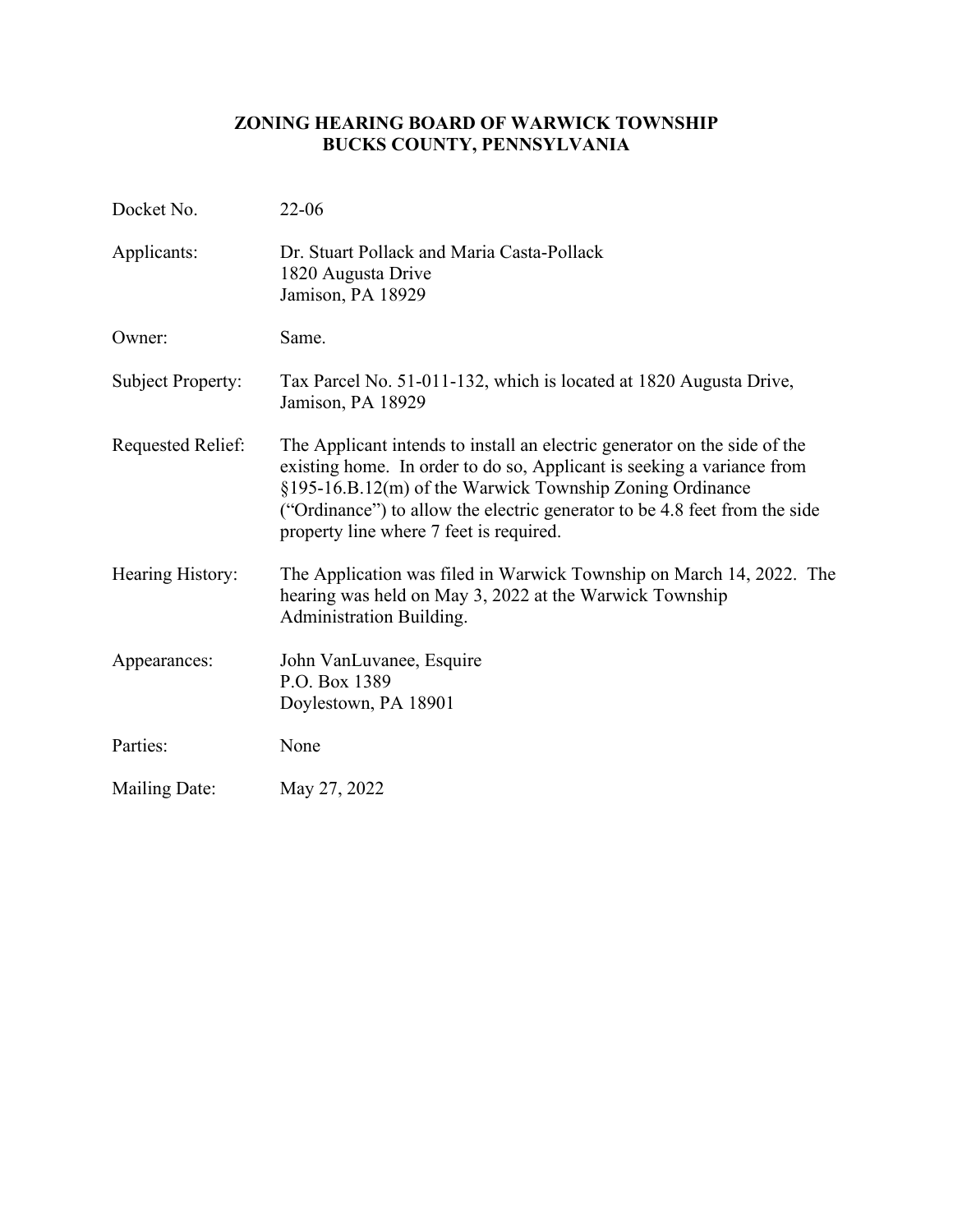### **DECISION**

### **FINDINGS OF FACT:**

1. The Zoning Hearing Board of Warwick Township met the requirements of the Zoning Ordinance, the Municipalities Planning Code, and other relevant statutes as to legal notice of the hearing held.

2. The Applicant is the Owner of the Subject Property and therefore possessed of the requisite standing to make application to this Board.

3. The following exhibits were marked and admitted during the May 3, 2022 hearing:

Board Exhibits:

B-1 Application with attachments received by Warwick Township on March 14, 2022

B-2 Proof of Publication from the Intelligencer for advertising notice on April 19, 2022 and April 26, 2022. Public Notice advertising hearing scheduled for May 3, 2022 at 7:00 pm and confirmation from the Intelligencer

B-3 Letter dated April 11, 2022 to John VanLuvanee, Esquire from Vicki L. Kushto, Esquire advising of the hearing date

B-4 Resident mailing certification dated April 18, 2022 sent by Kristen Beach, Warwick Township Deputy Zoning Officer and copy of list of property owners.

B-5 Property Posting Certification by Kristen Beach, Deputy Zoning Officer dated April 18, 2022

Applicant Exhibits:

- A-1 Deed into Pollack dated November 20, 2002
- A-2 Record Plan recorded at Plan Book 300, Page 26
- A-3 As Built Plan of Lot 142
- A-4 Aerial Photo
- A-5 Aerial Photo Rear View

A-6 Aerial Photo showing proposed location of generator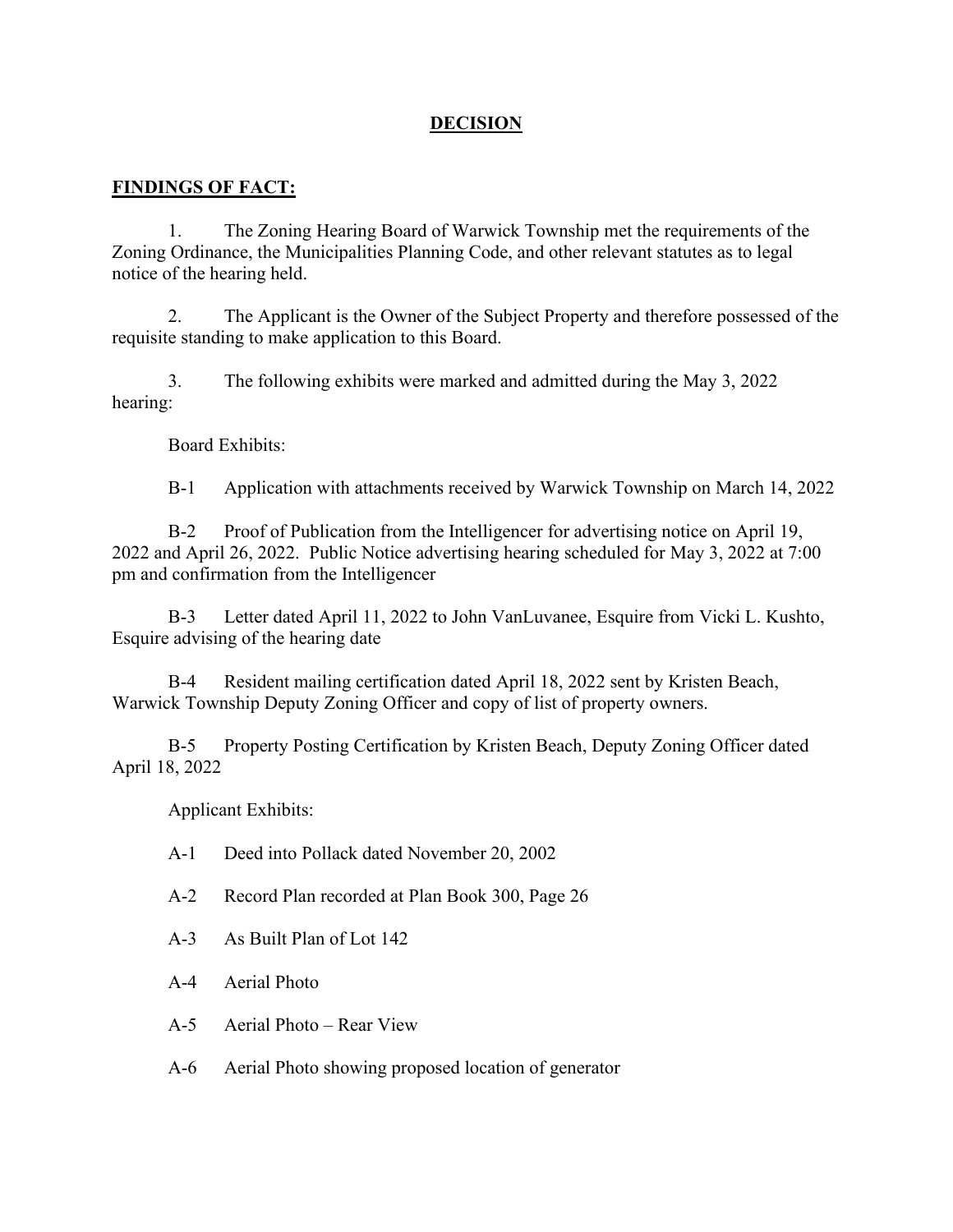- A-7 Side Yard Photo 1
- A-8 Side Yard Photo 2
- A-9 Sketch Plan of Proposed Generator Site Top View
- A-10 Sketch Plan of Proposed Generator Site East Side View
- A-11 Rear Yard Photo
- A-12 Aerial Photo showing side of 1818 Augusta Drive
- A-13 Aerial Photo showing rear yards

A-14 Street View Photo – Front of 1820 Augusta Drive

A-15 Street View Photo – Front of 1818 August Drive

4. Only two members of the Zoning Hearing Board were present for the hearing. Applicant was provided the option of proceeding with a two member board or with one of the members serving as a hearing officer. Applicant agreed to proceed with a two member board.

5. The Subject Property is located in the RG Residential Golf Zoning District. The Subject Property consists of 11,880 square feet and contains a single family home, deck, walkway and driveway. The minimum lot area required in this Zoning District is 1 acre.

6. Dr. Stuart Pollack testified in support of the Application. His testimony can be summarized as follows:

Dr. Pollack is Radiologist at St. Luke's University Health Network. Dr. Pollack owns the Subject Property with his wife. The house is not centered on the lot and has a side yard setback on the west side of the house of 26.84 feet and a setback on the east side of the house of 8.42 feet. See Exhibit A-3 which is an as built plan for the Property. Exhibit A-4 is an aerial photo on which the Subject Property is noted with an X. The generator is proposed to be located on the east side of the house. The closest neighbor to this side is 1818 Augusta Drive.

Dr. Pollack provides telemedicine services from the Property. The need for these types of services has increased since the beginning of the COVID-19 pandemic. It is necessary for the Subject Property to have the backup electric generator so that Dr. Pollack can continue to provide these services even if there is a power outage.

Dr. Pollack hired a contractor to install the electric generator and asked the contractor the best location for the electric generator. The area selected is shown on Exhibit A-6 as a green box. This is the best location because of the proximity to the gas and electric service that are shown on Exhibit A-7 and the topography of the remaining Subject Property. Exhibit A-8 shows the entire side of the home where the generator will be located between the gas and electric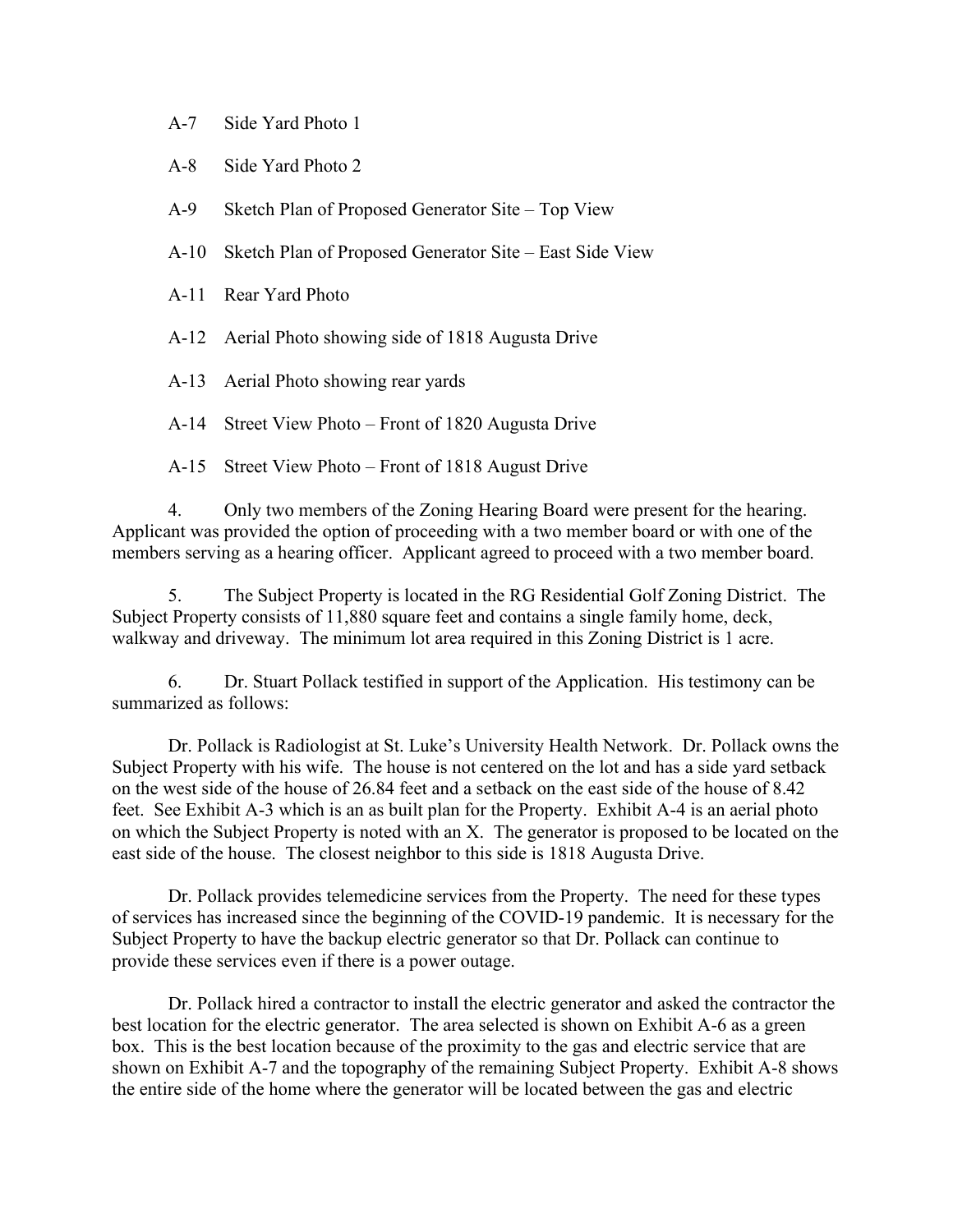service and the air conditioning unit. The air conditioning unit is located approximately 5 feet from the side property line which was permitted by the Zoning Ordinance at the time of installation. The electric generator must be located at least 18 inches from the house and once installed it will be located 4 feet 8 inches from the side property line.

The west side of the Subject Property contains the driveway and a walkway around to the rear of the house. The Subject Property slopes from the road down to the rear property line and the east side of the property slopes toward the center of the Property. The only other possible location for the electric generator is the rear of the house on the east side which is shown in Exhibit A-11. In order to place the generator there, the contractor would have to utilize a level mounting platform as there is an approximately 44% grade in that area. In addition, this location is approximately 36 feet from the gas and electric service which would require the installation of piping to achieve a connection to the utilities. There is also stormwater runoff in this area and an irrigation line that would have to be re-routed. In addition, the generator would be more visible to the neighbor at 1818 Augusta Drive than it would be if located on the side of the house. On the side of the house, the generator will be located where the neighbor's garage is, not a living space. Dr. Pollack spoke to his neighbor at 1818 Augusta Drive who had no objection to the proposed location of the generator.

Exhibit A-14 shows the Subject Property from the street and you cannot see the gas and electric service from the street. It is unlikely that you will able to see the generator either. In addition, there is a significant amount of landscaping on that side of the house. Dr. Pollack opined that he has requested the minimum variance possible and that the variance won't alter the character of the neighborhood. There are several other neighbors in the community that have similar generators. Dr. Pollack does not believe that the variance will impact the health, safety or welfare of the community.

7. Mr. VanLuvanee presented a summary argument on behalf of the Applicant. The setback requirement was changed after the house was built and that is enough to justify the dimensional variance. In addition, the topography of the Subject Property presents a hardship. Also, as this is a dimensional variance, there is a lessor standard for relief. In addition, the generator will be beneficial to the health, safety and welfare of the community by allowing Dr. Pollack to continue providing telemedicine services.

- 8. No one spoke in opposition to the application.
- 9. Warwick Township took no position with regard to the application.

## **CONCLUSIONS OF LAW:**

1. Section 910.2 of the Pennsylvania Municipalities Planning Code requires that an applicant demonstrate all of the following in order to be entitled to a variance: (1) there are unique physical circumstances or conditions peculiar to the property that impose an unnecessary hardship; (2) because of such unique physical circumstances or conditions, there is no possibility that the property can be developed in strict conformity with the Zoning Ordinance and that the variance is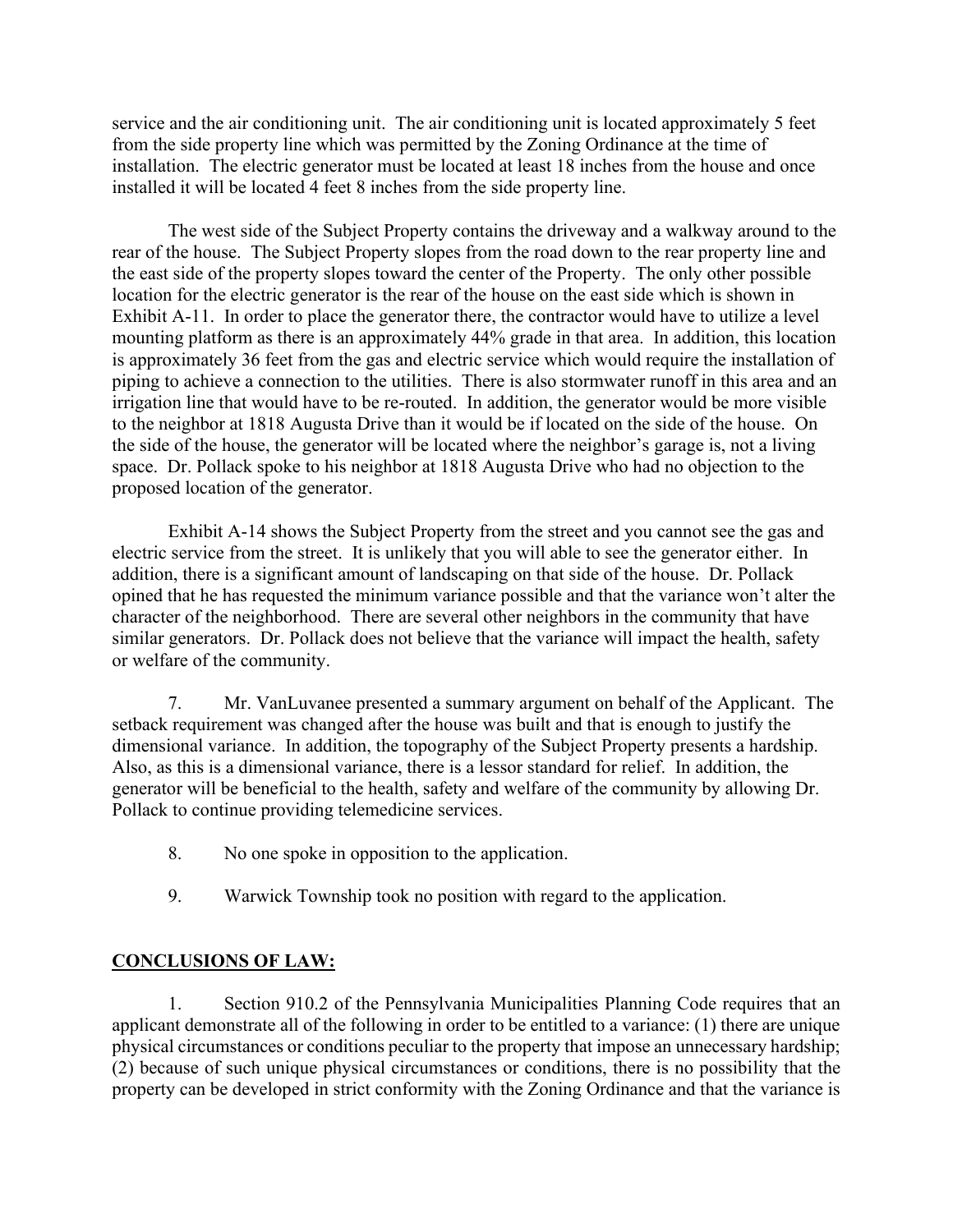therefore necessary to enable the reasonable use of the Property; (3) such unnecessary hardship has not been created by applicant; (4) the variance will not alter the essential character of the neighborhood; and (5) the variance represents the minimum variance that will afford relief. (53 P.S. §10910.2).

2. The burden on the applicant seeking a variance is a heavy one, and the reasons for granting the variance must be substantial, serious, and compelling. *Pequea Township v. ZHB of Pequea Township*, 180 A.3d 500 (Pa. Cmwlth. 2018) (citations and internal quotations omitted).

3. A Board is not required to grant a dimensional or use variance just to avoid financial hardship or to permit a property owner to use his property exactly as he wishes. *Id*. (Citations and internal quotations omitted.)

4. The hardship must relate to the property and not the person. *Id*.

5. The Pennsylvania Supreme Court has recognized that the requirement to demonstrate unnecessary hardship can be shown with a lesser quantum of proof in a dimensional variance case. *Hertzberg v. Zoning Hearing Board of Adjustment of the City of Pittsburgh*, 721 A.2d 43 (Pa. 1998).

6. The use of the Subject Property as a single family home is a permitted use in the RG Residential Golf Zoning District and a generator is a permitted accessory amenity.

7. The Board finds that the Subject Property is subject to physical conditions that burden the Subject Property including that the lot does not meet the minimum lot size requirement and the topography of the Property.

8. The credible evidence presented by the Applicants, supports that the variance is necessary for the reasonable use of the Subject Property.

9. The competent evidence presented leads the Board to conclude that, should the requested variance be granted, there will be no negative impacts upon surrounding properties or uses.

10. The Board concludes that the evidence presented establishes that the relief sought by the Applicant is the minimum variance necessary.

11. The Board concludes that the granting of the variance will not alter the essential character of the neighborhood or district in which the Subject Property is located.

12. The Board concludes that the Applicant has presented evidence of sufficient factors to warrant the grant of the dimensional relief requested.

13. Accordingly, the Warwick Township Zoning Hearing Board determined, unanimously, to grant the Applicant's request for relief.